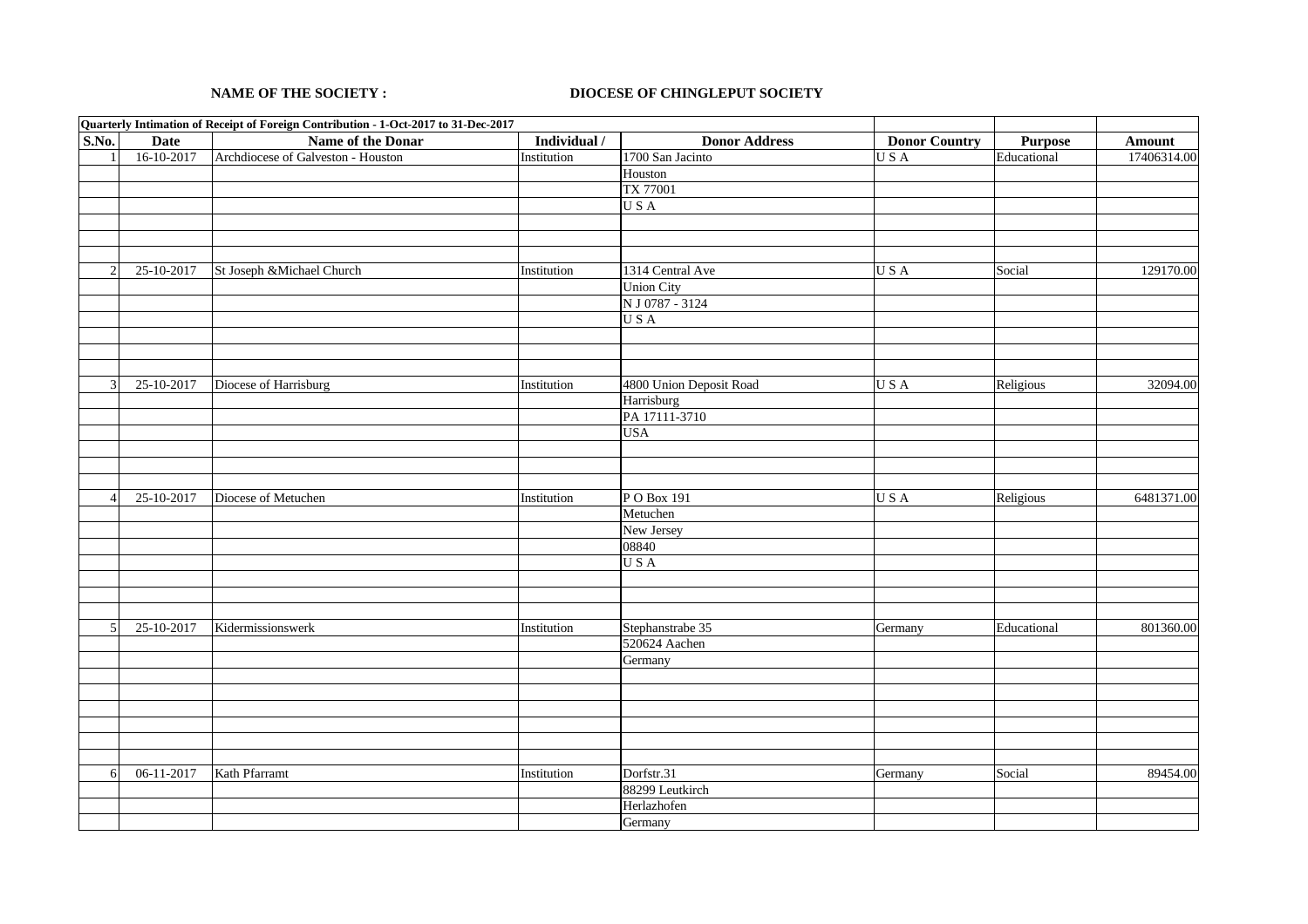| $\overline{7}$ | 28-11-2017   | Apostolic Nunciature               | Institution | 50-C Niti Marg         | India   | Religious   | 2368000.00 |
|----------------|--------------|------------------------------------|-------------|------------------------|---------|-------------|------------|
|                |              |                                    |             | Chanakyapuri           |         |             |            |
|                |              |                                    |             | New Delhi 110 021      |         |             |            |
|                |              |                                    |             |                        |         |             |            |
| 8              |              |                                    |             |                        |         |             |            |
|                |              |                                    |             |                        |         |             |            |
|                | 30-11-2017   | <b>Bessmer Trust</b>               | Institution | 630 Fifth Avenue       | USA     | Social      | 127675.00  |
|                |              |                                    |             | Newyork                |         |             |            |
|                |              |                                    |             | USA                    |         |             |            |
|                |              |                                    |             |                        |         |             |            |
|                |              |                                    |             |                        |         |             |            |
|                |              |                                    |             |                        |         |             |            |
|                |              |                                    |             |                        |         |             |            |
| 9              | 02-12-2017   | <b>Apostolic Nunciature</b>        | Institution | 50-C Niti Marg         | India   | Religious   | 5392000.00 |
|                |              |                                    |             | Chanakyapuri           |         |             |            |
|                |              |                                    |             | New Delhi 110 021      |         |             |            |
|                |              |                                    |             |                        |         |             |            |
|                |              |                                    |             |                        |         |             |            |
|                |              |                                    |             |                        |         |             |            |
| 10             | $04-12-2017$ | <b>DKA</b> Austria                 | Institution | Hilfswerk Der          | Austria | Educational | 513022.00  |
|                |              |                                    |             | Katholischen Jungschar |         |             |            |
|                |              |                                    |             | Wilhelminenstrasse     |         |             |            |
|                |              |                                    |             |                        |         |             |            |
|                |              |                                    |             | <b>1160 Wien</b>       |         |             |            |
|                |              |                                    |             | Austria                |         |             |            |
|                |              |                                    |             |                        |         |             |            |
|                |              |                                    |             |                        |         |             |            |
| 11             |              |                                    |             |                        |         |             |            |
|                | 15-12-2017   | Archdiocese of Galveston - Houston | Institution | 1700 San Jacinto       | USA     | Educational | 5451533.00 |
|                |              |                                    |             | Houston                |         |             |            |
|                |              |                                    |             | TX 77001               |         |             |            |
|                |              |                                    |             | USA                    |         |             |            |
|                |              |                                    |             |                        |         |             |            |
|                |              |                                    |             |                        |         |             |            |
|                |              |                                    |             |                        |         |             |            |
|                |              |                                    |             |                        |         |             |            |
| 12             | 16-12-2017   | Diocese of Fresno                  | Institution | 1500 N Fresno Street   | USA     | Religious   | 1017999.00 |
|                |              |                                    |             | California 93703       |         |             |            |
|                |              |                                    |             | USA                    |         |             |            |
|                |              |                                    |             |                        |         |             |            |
|                |              |                                    |             |                        |         |             |            |
|                |              |                                    |             |                        |         |             |            |
| 13             | 16-12-2017   | Diocese of Fresno                  | Institution | 1500 N Fresno Street   | USA     | Social      | 2082784.00 |
|                |              |                                    |             | California 93703       |         |             |            |
|                |              |                                    |             | USA                    |         |             |            |
|                |              |                                    |             |                        |         |             |            |
|                |              |                                    |             |                        |         |             |            |